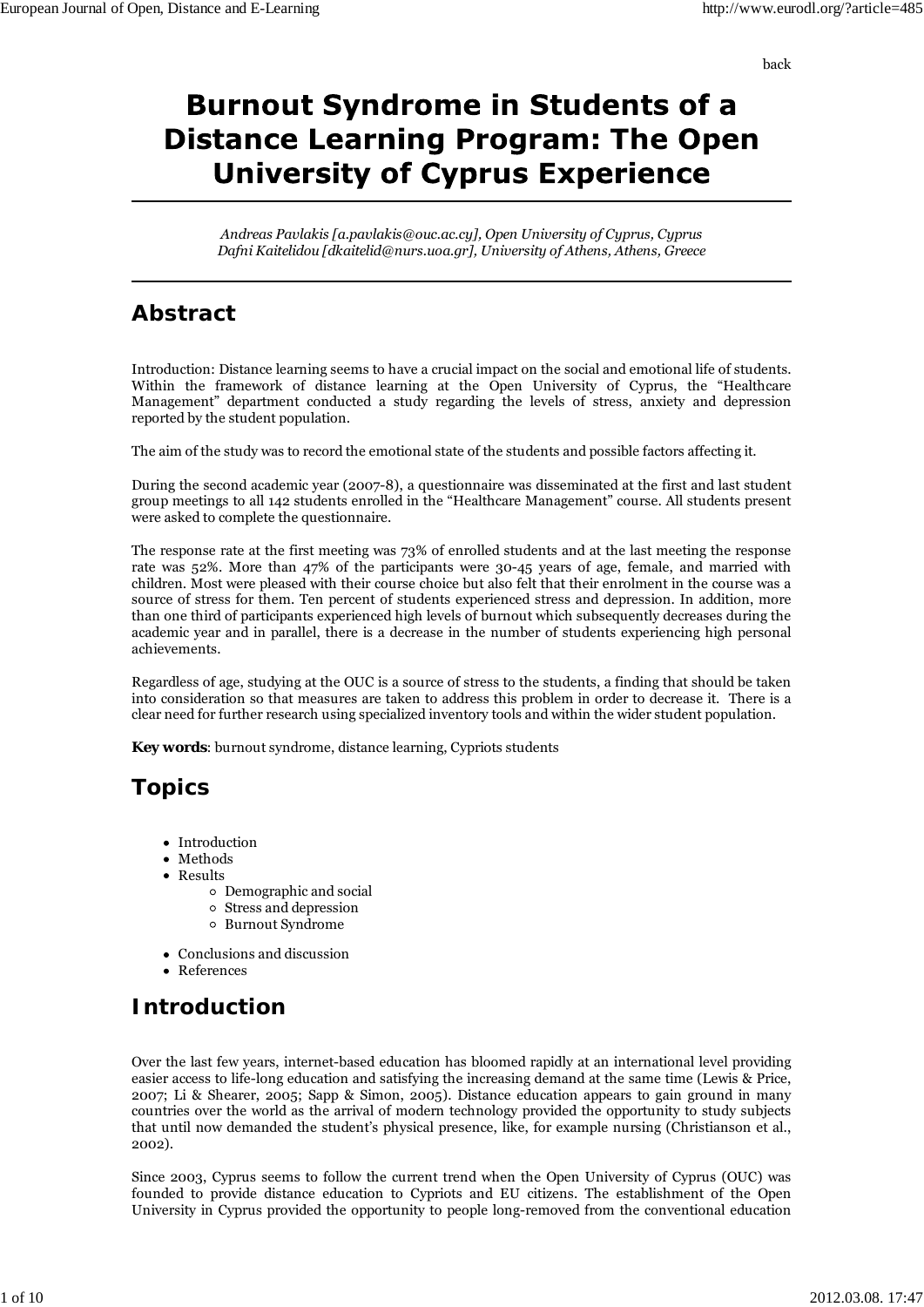process to access university education, hence acquiring or furthering their knowledge and qualifications. (Pavlakis & Kaitelidou, 2007).

During the University's first year of operation, the distance learning experience was evaluated through the students' sentiments. All data were recorded through personal interviews with students, monthly diaries completed by the students and mails received from students. The research's findings revealed the variety of the students' sentiments and emotions during the distance learning experience. The issues of social and emotional communication proved to be crucial during the distance learning experience (Zembylas et al 2008).

Based on published article and the discussion about factors affecting the psychological profile of open distance students, the study's main aim was the recording and understanding of the OUC students' psychoemotional state and any possible affecting factors.

### **Methods**

At the first and fifth (last) Group Counselling Sessions (GCS) during the second academic year (2007-2008), a questionnaire was disseminated to all the students (142) of the aforementioned course. The response percentage of the first CGS was 73% and for the last one 52%. Participation was voluntary and the distribution and collection of the questionnaires was performed by the supervising professors. The students were asked to place the completed questionnaire in an anonymous envelope.

The questionnaire was divided into three parts. The first part contained demographic information, questions regarding students' employment, life styles and behaviour (e.g. tobacco and alcohol consumption) and questions regarding levels of stress and satisfaction in relation to the course. The second part contained questions verifying the students' current stress and depression levels and it does not deal with any previous mood disturbances (Bedford et al., 1976). This part was adapted from a similar questionnaire (Liketsos et al., 1978), where the evaluation of the participants' situation is made by them and the results were found to be highly reliable. The questionnaire consisted of 14 items and the participants may scale every question from zero to three. High ranking scores indicate high levels of stress and/or depression.

The Maslach Burnout Inventory (MBI) (Maslach & Jackson, 1986) comprised the third part of the questionnaire, which is a burnout measuring tool, used widely at an international level, and it was translated and adapted accordingly (Anagnostopoulos et al., 1992). It consists of 22 statements which evaluate burnout syndrome and its three aspects: (a) emotional fatigue and lack of energy, EF, (b) depersonalization (DP, depersonalized approach to the users of health services) and (c) lack of personal achievement (PA, inability to offer help to the users of health services). The respondent could rate each statement from zero to six. High scores at aspects (a) and (b) and low scores at (c) indicates a high level of burnout syndrome. The results of every aspect are grouped in low, intermediate and high levels.

The fully-completed questionnaires were included in the data analysis using the statistical package SPSS-v.16 (Chicago, IL, USA). Descriptive and deductive methods of data analysis were used for comparing and defining the statistical difference between two groups. The coherence of the questionnaire was evaluated using Cronbach's alpha reliability test.

### **Results**

### **Demographic and social**

#### **Gender, age and service**

The response rate at the first meeting was  $73\%$  (N=103) of enrolled students and at the last meeting the response rate was 52% (N=73). As mentioned before the questionnaire was disseminated to the same group of students in both CGS. The female participants outnumbered the male participants (56,3% vs. 43,7% at the first CGS) while most of them were between 30-45 years of age (34,8% at the first CGS). The majority was married (more than 73% of the respondents) and they had one to two children (more than 50%)

Most of them had more than 11 years of service in their field and many (73.2%) state to be happy (a lot and enough) at their work, a percentage, however, that changes significantly in the last GCS (Table 1)

Table 1: Years of service – satisfaction from their work and course (%)

|  | $1st$ GCS $5th$ GCS |  |  |
|--|---------------------|--|--|
|  |                     |  |  |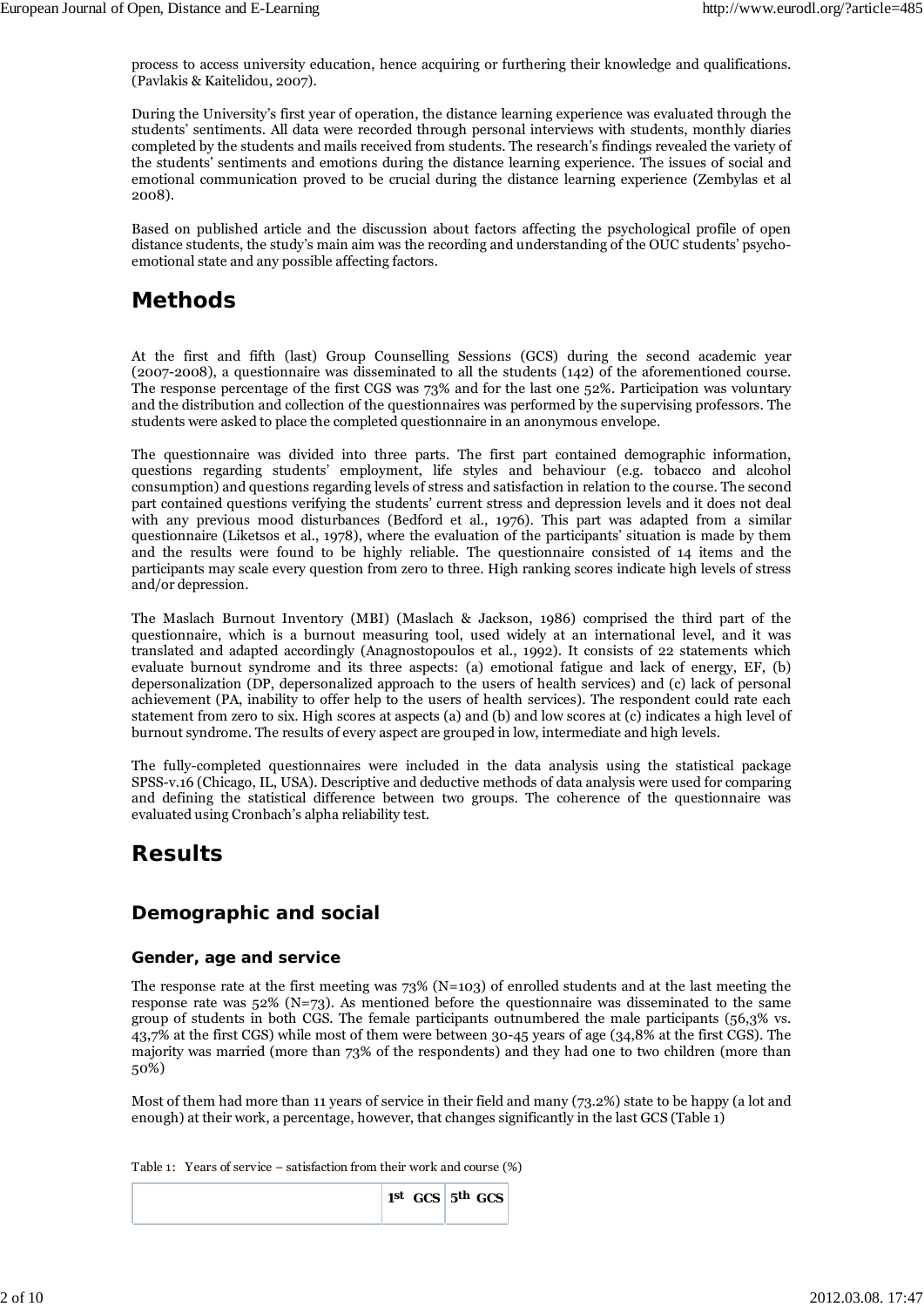| Gender                                    | 43,7 | 34,2     |
|-------------------------------------------|------|----------|
| Male                                      | 56,3 | 65,8     |
| Female                                    |      |          |
| Age                                       | 33,7 | 36,2     |
| $<35$                                     | 34,8 | 34,5     |
| 36-40                                     | 13   | 13,8     |
| $41 - 45$                                 | 12   | 10,3     |
| 46-50                                     | 6,5  | 5,2      |
| $51 +$                                    |      |          |
|                                           |      |          |
| <b>Years in Service</b>                   |      |          |
| < 10                                      | 37,9 | 34,3     |
| $11 - 20$                                 | 50,5 | 52,3     |
| $>21$                                     | 12,6 | 13,4     |
| <b>Job Satisfaction</b>                   |      |          |
| Very much                                 | 16,8 | 5,6      |
| Much                                      | 56,4 | 6,9      |
| Moderately                                | 18,8 | 13,9     |
| Little                                    | 5,0  | 55,6     |
| Not at all                                | 3,0  | 18,1     |
| Is the Course a source of stress?         | 90,0 | 77,5     |
| <b>Reason</b>                             |      |          |
| Course requirements                       | 64,1 | 36,2     |
| Time pressure                             | 30,8 | 46,8     |
| Anxiety about the unknown                 | 5,1  |          |
| Family obligations                        | ---- | 10,6     |
| Small number of Group Counseling Sessions |      | $^{2,1}$ |
| <b>Negative Feelings</b>                  |      | 4,3      |

CGS: Counseling Group Session

#### **Stress from the Course**

Ninety percent of last year's students supported that their course is a source of stress to them. This percentage is reduced to 77.5% at the fifth CGS. Students reveal as the main reasons for their stress is the course requirements, time pressure and other obligations (Table 1).

#### **Smoking and alcohol**

Regarding non medical determinants of health in terms of life styles, many students seem to have adopted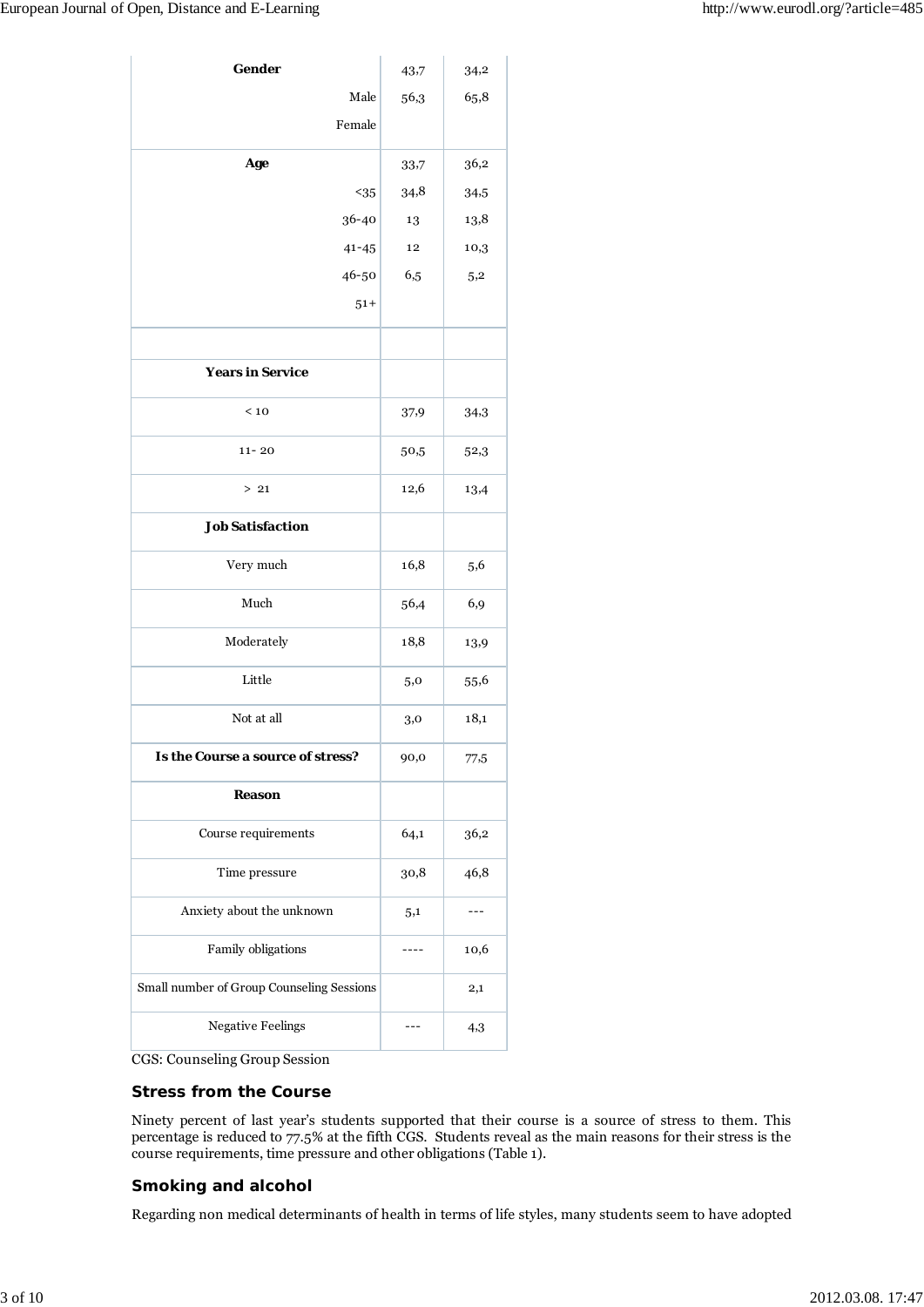unhealthy behaviours since 27,2% were smokers (of which 57.1% were men and 42.9% women). These percentages were slightly higher than the respective figures of the general population (26,5%, men 39.2% and women 14.3%) (Statistical Service of Cyprus, 2010). Most of them stated that they smoke more than ten cigarettes per day (64%) and almost three out of four have been constant smokers for more than 11 years. A significant percentage of them had tried to quit smoking. On the other hand, alcohol consumption by students remained at low levels since most of them rarely consumed alcoholic drinks, while many stated that they do not consume alcohol at all. Wine was the popular alcoholic drink of choice (46.6%) and the relative consumption level was one drink per week. Approximately one out of ten students consumed one drink per day.

#### **Medication and health problems**

Many students consume medication without prescription, particularly with painkillers (87.6%) which is relevant to the respective figures for self-medication of the general population (Statistical Service of Cyprus 1992 & 2010). However, many stated that they take antibiotics (29.8%) and fewer reported the use of antidepressants (4.8%). Muscle and skeletal problems, headaches, stress and cardiovascular problems are the main psychosomatic ailments experienced by the students.

#### **Job satisfaction and Occupational problems**

The respondents seemed quite satisfied in their profession at the beginning of the course since the majority of individuals surveyed (73.2%) conceded to being largely satisfied with their job (Very much and much satisfied). However, the results regarding job satisfaction were fully reversed during the  $5<sup>th</sup>$  GCS, during which only 12,5% of the respondents stated very much and much professionally satisfied.

The main occupational problems reported by the respondents were the lack of professional development (80.6%), the lack of chances for development (79.6%), and the lack of substantial cooperation with their colleagues and their superiors.

### **Stress and depression**

Many students reported serious levels of stress and depression during the first CGS (7.5% and 17.1% respectively). However, these percentages were decreased at the last GCS (3.8% and 12.0% respectively). In Table 2, mean values and standard deviation of stress and depression levels of students between the two GCSs are shown.

| Table 2: Mean values of stress and depression |  |  |  |  |  |  |
|-----------------------------------------------|--|--|--|--|--|--|
|-----------------------------------------------|--|--|--|--|--|--|

| 1st GCS          |               |       |       | 5th GCS          |               |       |       |  |
|------------------|---------------|-------|-------|------------------|---------------|-------|-------|--|
| <b>Subscales</b> | Mean          | low   | high  | <b>Subscales</b> | Mean          | low   | high  |  |
| Anxiety          | $3,52\pm3,02$ | 92,5% | 7,5%  | Anxiety          | $3,90\pm2,32$ | 96,2% | 3,8%  |  |
| Depression       | $3,23\pm3,21$ | 82,9% | 17,1% | Depression       | $2,84\pm2,15$ | 88,0% | 12,0% |  |

Low ( $\leq 6$ ), High ( $\geq 7$ )

The main factors which seem to worsen any stressful situations were the family status, as single people experienced more stress than their married fellow students  $(F=5.19 \text{ p}=.003)$ , and the working environment as people stating that their current profession was a source of stress experienced higher levels of stress and depression  $(F=5.19 \text{ p}=.003)$  compared to the rest of the respondents (Table 3).

| 1st GCS |                 |               | 5th GCS |               |                 |  |
|---------|-----------------|---------------|---------|---------------|-----------------|--|
|         | Anxiety         | Depression    |         | Anxiety       | Depression      |  |
| Gender  |                 |               |         |               |                 |  |
| Men     | $3.70 \pm 2.42$ | $2,79\pm2,22$ | Men     | $4,75\pm2,73$ | $2,62 \pm 1,84$ |  |
| Women   | $3.45 \pm 3.27$ | $3,52\pm3,76$ | Women   | $3,40\pm1,93$ | $2,94\pm2,33$   |  |
|         | $p=0.773$       | $p=0.514$     |         | $p=0.112$     | $p=0.740$       |  |

| Table 3: Mean value and factors affecting burnout syndrome |  |  |
|------------------------------------------------------------|--|--|
|                                                            |  |  |
|                                                            |  |  |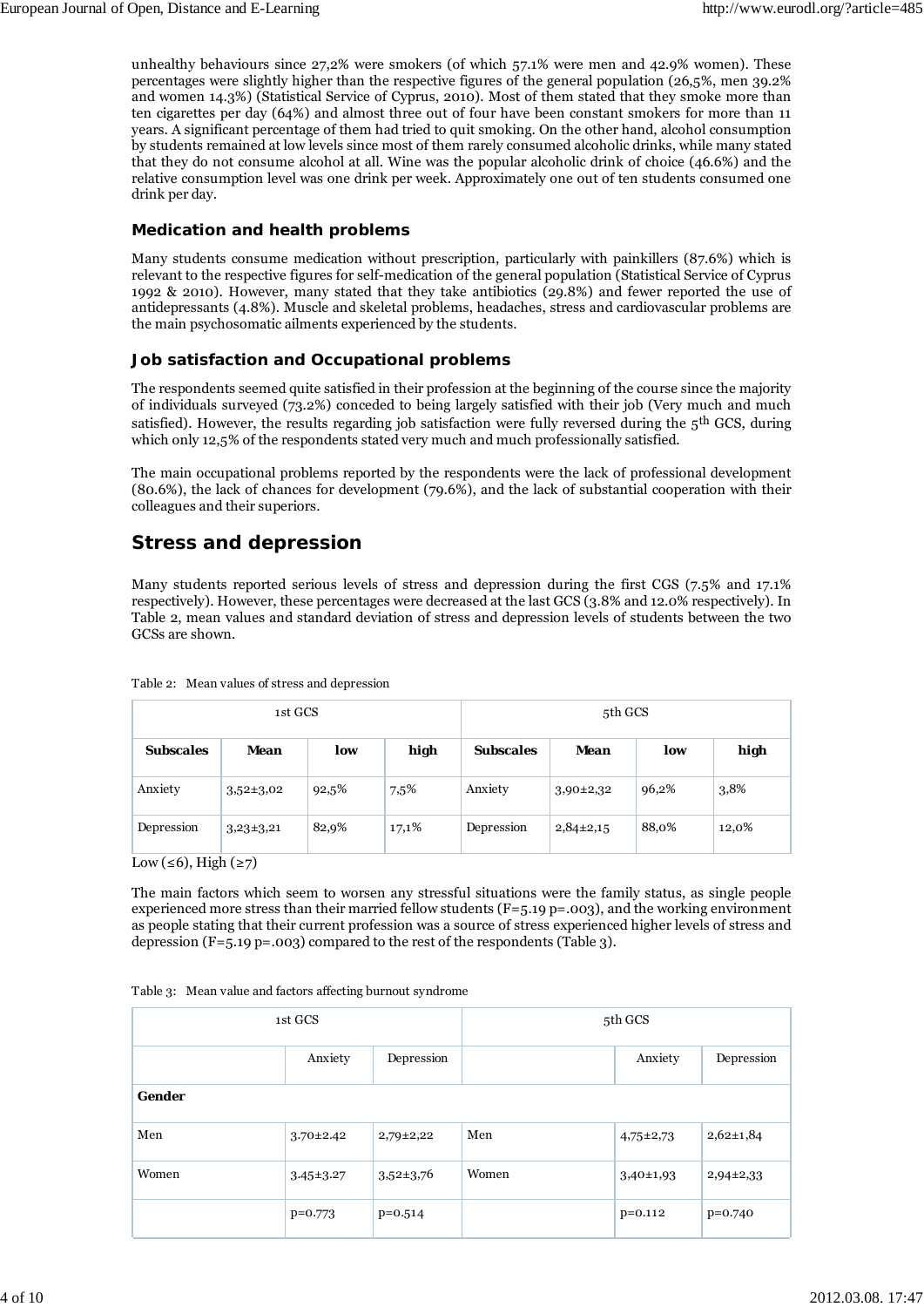| <b>Marital status</b>           |                          |                        |                               |                         |                           |
|---------------------------------|--------------------------|------------------------|-------------------------------|-------------------------|---------------------------|
| Married                         | $3,26\pm2,80$            | $2,69\pm2,49$          | Married                       | $3,54 \pm 1,96$         | $2,73\pm1,98$             |
| Unmarried                       | $3,88\pm2,31$            | $4,00\pm3,27$          | Unmarried                     | $5,00\pm3,46$           | 2,66±2,25                 |
| Divorced/separate               | $-\,-$                   | 7,50±9,19              | Divorced/separate             | $4,00\pm1,41$           | $4,00\pm3,60$             |
|                                 | $F=5,19$<br>$p = .003$   | $F = 2.53$<br>$p=0,09$ |                               | $F = 0.67$ p= $0.574$   | $F = 336$<br>$p=.800$     |
| <b>Profession</b>               |                          |                        |                               |                         |                           |
| Physician                       | $3,33\pm2,12$            | 2,50±2,07              | Physician                     | $3,60+1,81$             | $1,66 \pm 0,81$           |
| Nurse                           | $3,24\pm2,63$            | $3,32\pm3,23$          | Nurse                         | $4,12\pm2,72$           | $3,83\pm2,58$             |
| Other                           | $4,36\pm4,25$            | $3,75+4,27$            | Other                         | $3,72\pm2,00$           | $2,14\pm1,34$             |
|                                 | $F = 0.69$<br>$p = .503$ | $F = 30 p = 740$       |                               | $F = 0.139$<br>$p=.871$ | $F = 2,94$<br>$p = 0.074$ |
| <b>Job satisfaction</b>         |                          |                        |                               |                         |                           |
| Very much + much<br>satisfied   | $3,75 \pm 3016$          | $2,88\pm3,16$          | Very much + much<br>satisfied | $2,60\pm0,89$           | $1,66 \pm 0,57$           |
| Moderately satisfied            | 2,09±1,30                | $3,00+1,41$            | Moderately satisfied          | $4,5+1,37$              | $1,40+0,54$               |
| Little + not at all satisfied   | $5,00\pm4,18$            | $6,66 \pm 5,13$        | Little + not at all satisfied | $4,04\pm2,67$           | $3,47\pm2,34$             |
|                                 | $F=1,97$<br>$p = 149$    | $F=1,98$<br>$p = -154$ |                               | $F=1,03$<br>$p = 369$   | $F=2,59$ p=.09            |
| <b>Course satisfaction*</b>     |                          |                        |                               |                         |                           |
| Very much + much<br>satisfied   | $3,66 \pm 2,74$          | $3,42\pm3,09$          | Very much + much<br>satisfied | $3,00\pm2,64$           | $1,50\pm0,70$             |
| Moderately satisfied            | $4,5{\pm}2,12$           | $2\pm 0$               | Moderately satisfied          | $2,00\pm0$              | $2,00\pm0$                |
| Little + not at all satisfied   | $\mathbf O$              | o                      | Little + not at all satisfied | $4,07\pm2,32$           | 3,00±2,24                 |
|                                 | $F = 0.22$ p= $0.636$    | $F = 0.20$ p=.660      |                               | $F = 0.62$ p= $0.544$   | $F = 50$ p=.612           |
| <b>Course as anxiety source</b> |                          |                        |                               |                         |                           |
| Yes                             | $3,66 \pm 2,65$          | $3,35 \pm 3,03$        | Yes                           | $3,84\pm2,29$           | $2,65 \pm 1,98$           |
| No                              | $---$                    | ---                    | No                            | $4,80{\pm}2,38$         | 3,60±2,88                 |
|                                 | $p=0.332$                | $p=0.459$              |                               | $p=0.404$               | $p=0.389$                 |
| <b>Smokers</b>                  |                          |                        |                               |                         |                           |
| Yes                             | $3,69{\pm}2,75$          | $2,63\pm2,73$          | Yes                           | $4,62\pm2,97$           | $3,50{\pm}2,81$           |
| No                              | $3,46 \pm 3,15$          | $3,50+3,43$            | $\rm No$                      | $3,66 \pm 2,07$         | $2,63 \pm 1,94$           |
|                                 | $p = 0.804$              | $p=0.469$              |                               | $p=0,319$               | $p=0,505$                 |
| Profession as anxiety source    |                          |                        |                               |                         |                           |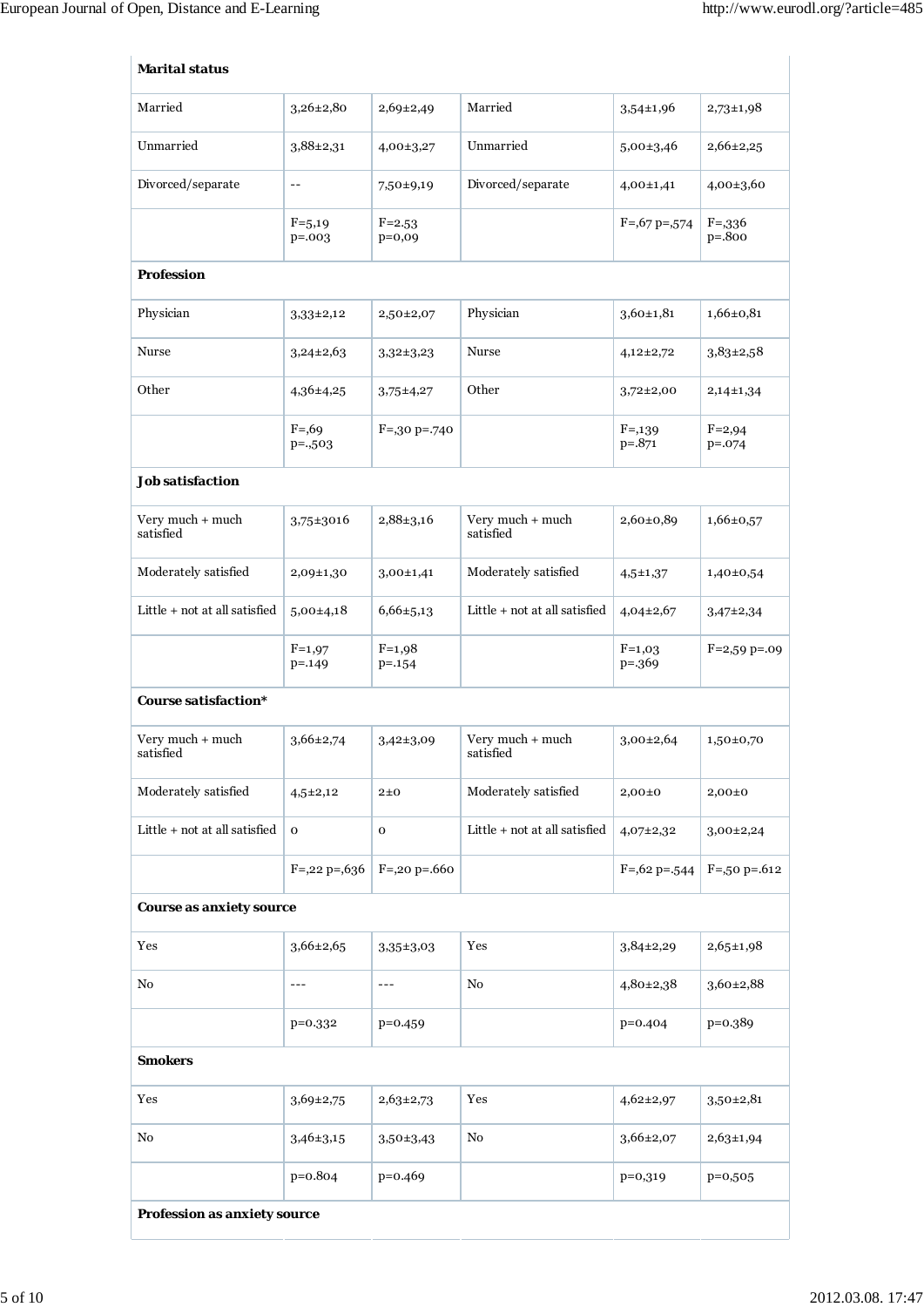| Yes            | $3,74\pm3,16$   | $3,19\pm3,27$ | Yes            | $4,39\pm2,34$   | $2,61\pm1,85$ |
|----------------|-----------------|---------------|----------------|-----------------|---------------|
| N <sub>0</sub> | $2,55{\pm}2,18$ | $3,66\pm3,05$ | N <sub>0</sub> | $2,66 \pm 1,80$ | $3,42\pm2,87$ |
|                | $p=0.287$       | $p=0.809$     |                | $p=0.05$        | $p=0.03$      |

\* Health Care Management MSc Course

#### **Burnout syndrome**

Burnout syndrome is associated with mental and physical fatigue of individuals whose work is attached and directly related to the people they service (Freudenberger, 1974). Burnout syndrome is characterized by the workers' negative feelings and a low self esteem. Individuals with burnout also lose interest for their job, they report very low satisfaction rates and they no longer feel positively towards the people to whom they provide their services. Table 4 presents the mean value of the three factors that facilitate burnout syndrome [emotional fatigue (EF), depersonalization (DP) and personal achievement (PA)] and the distribution of the respondents into three categories based on their personal scores during the first and last Group Counselling Sessions.

|                         | 1st GCS         |       |          |       |                | 5 <sup>th</sup> GCS |          |       |
|-------------------------|-----------------|-------|----------|-------|----------------|---------------------|----------|-------|
| <b>Subscales</b>        | Average         | Low   | Moderate | High  | Average        | Low                 | Moderate | High  |
| Emotional exhaustion    | 20,19±10,11     | 21,8% | 42,6%    | 35,6% | $19,11\pm9,54$ | 22,2%               | 45,8%    | 31,9% |
| Personal accomplishment | $35,04\pm10,77$ | 14,7% | 40,2%    | 45,1% | 34,90±13,37    | 6,9%                | 48,6%    | 44,4% |
| Depersonalization       | $6,21\pm4,76$   | 26,6% | 47,9%    | 25,5% | $6,62\pm4,34$  | 20,0%               | 51,7%    | 28,3% |

Table 4: Mean value of the three burnout syndrome factors

Emotional exhaustion: high (≥24), Moderate (12-23), low(≤11) Personal accomplishment: high (≤37), Moderate (38-44), low (≥45)

Depersonalization: high (≥9), Moderate (3-8), low (≤2)

As shown on Table 2, a large percentage of students were studying during the whole year under: a) high Emotional Fatigue (36.6% and 31.9%), b) high Depersonalization levels (25.5% and 28.3%) and lack of Personal Achievements (45.1% and 44.4%).

Even if one may not attribute burnout syndrome to the courses' requirements, there is a possibility that its requirements may contribute to the situation. Additionally, the factors that seem to be related to burnout syndrome in both first and last CGS are the students' profession  $(F=3.73, p=.02$  and  $F= 3.25, p=.045$ ), their work satisfaction (F=4.18, p=.018 and F=5.29, p=.007) and the stress deriving from the students' profession (p=0.02 and p=0.012) (Table 5). Consequently, individuals who reported low satisfaction levels from their profession, also reported higher EF (F=8.98, p=0.000) and DP (F=4.18, p=0.018).

|  |  | Table 5: Factors affecting burnout syndrome (Mean Values $\pm$ Standard Deviation) |
|--|--|------------------------------------------------------------------------------------|
|--|--|------------------------------------------------------------------------------------|

|                       |                   | 1st GCS           |                 | 5th GCS          |                   |               |  |
|-----------------------|-------------------|-------------------|-----------------|------------------|-------------------|---------------|--|
|                       | EE                | PA                | D               | EE               | PA                | D             |  |
| Gender                |                   |                   |                 |                  |                   |               |  |
| Male                  | $20,61\pm9,43$    | $35.25 \pm 10.38$ | $6.34 \pm 4.93$ | 21,00±10,41      | 32,46±13,59       | $5,88\pm4.67$ |  |
| Female                | $19,87 \pm 10,68$ | 34.89±11.14       | $6.11 \pm 4.66$ | $18,17+9,06$     | $36,13\pm13,23$   | $5,43\pm4.70$ |  |
|                       | $p=0.715$         | $p=0.867$         | $p=0.8191$      | $p=0.238$        | $p=0.276$         | $p=0.7031$    |  |
| <b>Marital status</b> |                   |                   |                 |                  |                   |               |  |
| Married               | 20,74±10,12       | $35,62 \pm 10,25$ | $6,37\pm4,68$   | $18,81 \pm 9,24$ | $34,51 \pm 11,11$ | $5,85\pm4,72$ |  |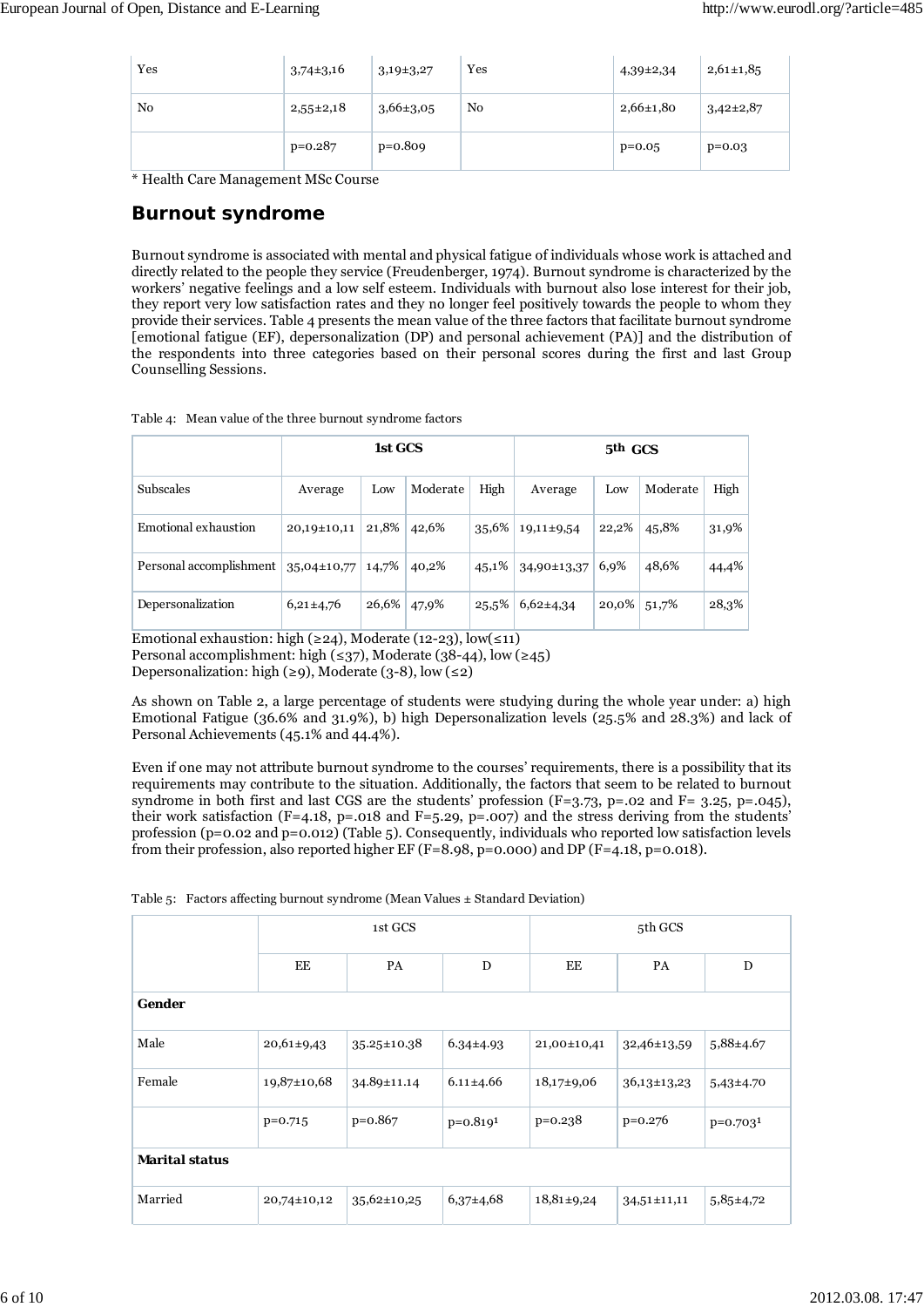| Unmarried                        | 21,06±10,47                                 | 34,90±11,37            | $6,06 \pm 5,43$           | 21,08±11,39              | 32,00±13,34               | $4,23\pm4,07$             |
|----------------------------------|---------------------------------------------|------------------------|---------------------------|--------------------------|---------------------------|---------------------------|
| Divorced/separate                | $12,86 \pm 7,64$                            | 32,86±12,41            | $4,22\pm1,89$             | $14,6+6,19$              | 44,60±29,33               | 7,50 ± 5,97               |
|                                  | $F = 1.45$<br>$p = 0.223$                   | $F = 2.03$ p=.115      | $F = -45^2$<br>$p=.718$   | $F = 1.19$<br>$p = .320$ | $F=1,30$<br>$p = .281$    | $F = .84^2$<br>$p = -477$ |
| <b>Profession</b>                |                                             |                        |                           |                          |                           |                           |
| Physicians                       | $20,82\pm9,30$                              | $39,45 \pm 7,71$       | $6,71\pm5,67$             | $18,35+9,13$             | 40,59±17,66               | $6,24\pm 5,06$            |
| <b>Nurses</b>                    | 21,55±11,12                                 | $35,05 \pm 9,55$       | $6,87{\pm}4,85$           | $18,63\pm9,79$           | 33,20±9,78                | $6,79 \pm 4,84$           |
| Other                            | $18,07\pm8,84$                              | $31,37 \pm 13,47$      | $4,85 \pm 3,63$           | 20,20±9,82               | 33,08±13,22               | $3,76 \pm 3,65$           |
|                                  | $F=1,10$<br>$p = -337$                      | $F = 3,73$<br>$p=.027$ | $F=1,61^2$<br>$p = 0.205$ | $F = 0.248$<br>$p=.781$  | $F=2,07$<br>$p = -133$    | $F=3,25^2$<br>$p = 0.045$ |
| <b>Job satisfaction</b>          |                                             |                        |                           |                          |                           |                           |
| Very much + much<br>satisfied    | $18,40+9,13$                                | $36,13+9,95$           | $5,66 \pm 4,35$           | $17,24\pm8,37$           | 34,64±14,28               | $5,53+4,75$               |
| Moderately satisfied             | 22,53±9,02                                  | 33,36±11,27            | $6,78\pm4,47$             | 23,40±9,88               | 36,40±9,74                | $4,00\pm3,53$             |
| Little + not at all<br>satisfied | 33,57±13,31                                 | $31,14\pm 12,75$       | $10,85\pm7,03$            | 27,00±12,15              | 33,88±12,77               | $7,78 \pm 5,09$           |
|                                  | $F = 8,98$<br>$p = .000$                    | $F=1,12$ p= $-330$     | $F=4,18^2$<br>$p=.018$    | $F=5,29$<br>$p = .007$   | $F = 0.091$<br>$p = -913$ | $F=1,58^2$<br>$p = -213$  |
| <b>Course satisfaction</b>       |                                             |                        |                           |                          |                           |                           |
| Very much + much<br>satisfied    | 21,10±10,37                                 | 33,58±11,57            | $7,03+5,25$               | $19,64 \pm 9,71$         | 34,33±14,26               | 5,59±4,54                 |
| Moderately satisfied             | $18,5 \pm 11,62$                            | $36+2,58$              | $5,25\pm3,77$             | $14,16\pm8,57$           | $38,00\pm3,34$            | $6,67+6,83$               |
| Little + not at all<br>satisfied | $\mathbf 0$                                 | 0                      | 0                         | $20,33\pm8,14$           | 38,00±5,29                | $3,67\pm3,79$             |
|                                  | $F = 0.22$ p= $0.636$ $F = 0.17$ p= $0.681$ |                        | $F = 0.432$<br>$p = -515$ | $F = 0.91$<br>$p=.406$   | $F = 0.28$ p= $0.752$     | $F = 0.402$<br>$p=.670$   |
| Course as anxiety source         |                                             |                        |                           |                          |                           |                           |
| Yes                              | 22.01±10.10                                 | 33.41±11.32            | $6.93 \pm 5.11$           | 19,96±9,54               | $35,35 \pm 13,65$         | $5,64 \pm 4,84$           |
| No                               | $14.6 \pm 7.63$                             | 35.4±11.39             | $5.2 + 4.92$              | 17,00±9,75               | 32,20±13,00               | $5,75\pm4.31$             |
|                                  | $p=0.120$                                   | $p=0.711$              | $p=0.4781$                | $p=0.292$                | $p=0.427$                 | $p=0.9361$                |
| <b>Smokers</b>                   |                                             |                        |                           |                          |                           |                           |
| Yes                              | $21,46 \pm 11,18$                           | $37,05\pm7,28$         | $6,23\pm5,22$             | 20,06±11,75              | 33,47±12,10               | $5,60+4,05$               |
| No                               | 19,70±9,71                                  | 34,28±11,78            | $6,21\pm4,62$             | 19,05±9,07               | $35,20 \pm 13,98$         | $5,56\pm4,92$             |
|                                  | $p=0.437$                                   | $p=0.249$              | $p=0.9821$                | $p=0,721$                | $p=0,667$                 | $p=0.9751$                |
| Profession as anxiety source     |                                             |                        |                           |                          |                           |                           |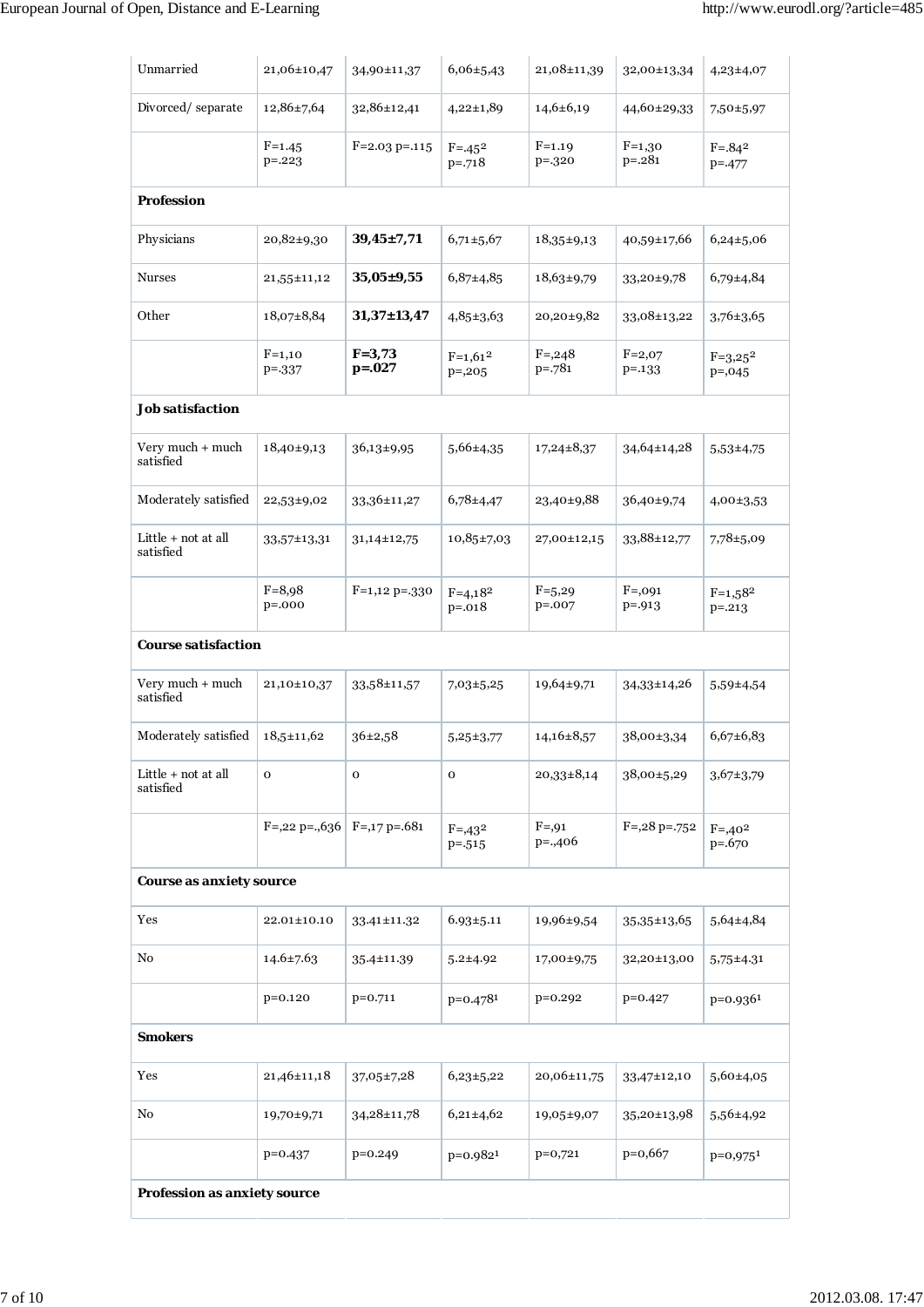| Yes | $22,51\pm9,7$  | $34,71 \pm 11,04$ | 7,13±4,84       | $23,17\pm10,43$ | $34,12\pm 15,29$  | $6,68{\pm}4,57$ |
|-----|----------------|-------------------|-----------------|-----------------|-------------------|-----------------|
| No  | $14,30\pm8,83$ | 35,93±10,38       | $3,75 \pm 3,57$ | 13,70±4,36      | $35,67 \pm 10,52$ | $3,90\pm4,22$   |
|     | $p=0.000$      | $p=0.620$         | $p=0.0021$      | $p=0.000$       | $p=0.635$         | $p=0.0121$      |

1=Τ-test analysis 2=Anova

EE=emotional exhaustion

PE = personal accomplishment

D=depersonalization

## **Conclusions and Discussion**

According to our findings Open University of Cyprus students complete their studies experiencing various forms of psycho-emotional distress. These feelings of stress and insecurity may not be attributed entirely to the courses' requirements since they were also associated with their profession and family status. However, it is a fact that the postgraduate course is an important source of stress to the students too and this should be handled properly from all open learning courses.

Our findings coincide with other studies as there is evidence from the literature that distance learning education entails high levels of stress for the students involved since the assignment of projects and the exams are significant sources of stress. Scrubs' (1997) results derived from her dissertation showed that doctoral students in a distance learning program experience significant levels of stress. The factor perceived as the greatest stressor was time which actually indicated the lack of time to dedicate to the demands of the course as well as concern about time to fulfill other obligations as for example family responsibilities.

In a study contacted by Zembylas et al. (2008) it was shown that the successful admission of the university's first students and the potentiality of distance learning provoked multiple and oscillating sentiments, which climax according to the social and educational background wherein they exist. The students' initial emotional state - joy, gratification, excitement - that comprises the emotional field of a new beginning, such as the offset of a postgraduate program, clashes with the unknown territory inherent in distance learning, and therefore, it is an important source of the students' feelings of stress, fear and insecurity. Similar clashes of emotions were observed during the initial stages at other distance learning programs (Conrad, 2002; Hara & Kling, 2003). The fact that profession is a factor affecting the stress levels experienced by the students in our study is also confirmed by other studies according to which stress seems to be more affective on specific professional groups, such as health professionals in particular (Papanis & Giavrimis, 2008).

Knowledge regarding the management of stress and stress-decreasing techniques could improve significantly the students' stressful situation. Open Cyprus University's website could be complemented with simple advice on stress-management following the example of other distance-learning universities that had very positive results like the Open University in UK.

Ten percent of students experienced stress and depression. However, it should be noted that stress and depression were decreased at the last GCM, and this may be attributed to the fact that the students were at the end of the academic year and the before mentioned-stressful factors (e.g. the course's requirements and the distance learning methodology) were at last familiar procedures. The profession of students is also a source of stress and worsens the already hectic situation. Findings are similar with other studies according to which, certain professional areas were associated with stress related factors. Students working in the field of administration and education for example showed higher levels of work-related stress and the main stressors were the additional working hours (beyond the scheduled program), meetings, committees, staffing responsibilities etc. (Scrub, 1997). Additionally, according literature, the isolation of students during their studies could explain partly the increased stress. According to the literature review this is to be expected and cannot be dealt with close supervision but with open discussion between the students and their supervising professor on the subjects that provoke uncertainty and confusion (Lockwood, 2007). The Open University of Cyprus acted on this idea and created a modern tele-education platform through which it is expected to improve the communication between students and adjunct professors. Yet, more research is required regarding the results of tele-education and the possible ways for improving distant education.

According to our findings more than one third of participants' experienced high levels of burnout which subsequently decreases over time but in parallel, there is a decrease in the number of students experiencing high personal achievements. Although we are not in a position to explain the decrease in personal achievements, it could be related to the gap between the knowledge and the theoretical background on contemporary health management techniques they are taught in the course and the very different reality they are facing in they everyday working environment. According to our findings, physicians score higher than the rest of health professionals, regarding Personal Achievements. This may be attributed to their predominant role inside the hospital and the health care system. Burnout syndrome in students / health care professionals is very high and the results, unsurprisingly, correspond to the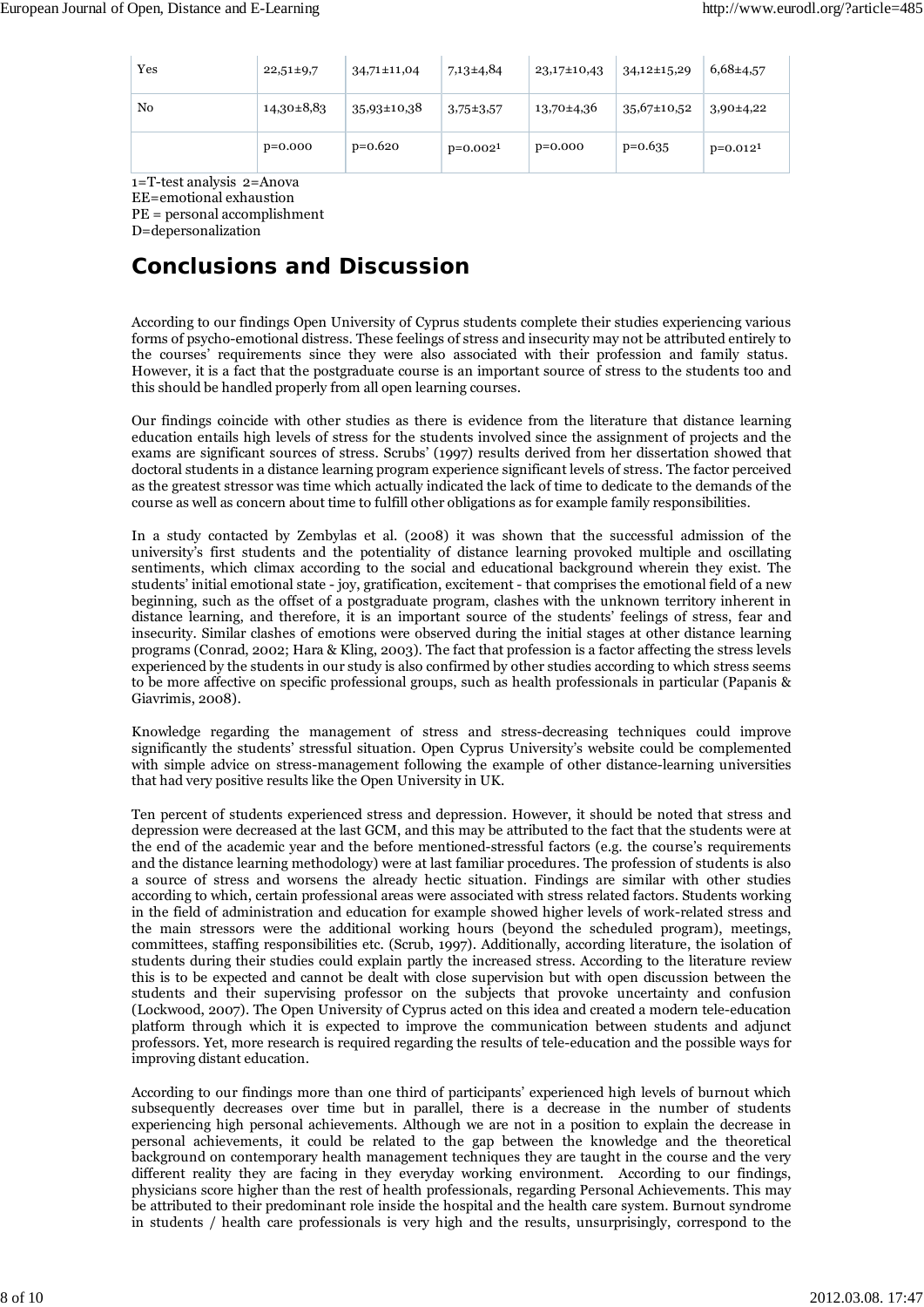results of similar research (Donohoe et al., 1993; Ogiwara & Hayashi, 2002; Li Calci et al., 2006). Considering the increased feeling of personal achievement of doctors, providing support to the rest of health care professionals will help to reduce the absence of personal achievements and the burnout syndrome in general.

Regarding job satisfaction levels, although the respondents were largely satisfied their profession at the first group counselling session (73.2% stated much and very much satisfied), the situation was totally reversed at the end of the year with 12.9% reporting much and very much satisfied. Although we are not in a current position to explain this deviation, one of the reasons could be that the health care management students who in the largest percentage work in health care organizations may realize the gap between the theory and practice and that fact may constitute a cause of frustration. Additionally, working responsibilities probably function as a stressor during the course and this could attribute to lower levels of job satisfaction. Yet all these assumptions should be investigated through further research.

Our students reported increased use of tobacco products compared to the general population. The use of psychoactive substances, especially tobacco products used in greater extent than the general population, may be used as anti-stress therapy, despite the fact that smoking is not scientifically proven to decrease stress. Our findings are similar with findings from other studies according to which some people use legal and illegal substances such as alcohol, tobacco, cocaine, marijuana to adjust their mood and overcome their stressful situation (Cooper et al., 1992; Jaffe & Kilbey, 1994; Schafer & Brown, 1991; Ikard et al., 1969). Additionally, almost all smokers claim they are smoking because of tobacco's antidepressant and relaxing action (Spielberger, 1986), However, as it was noted by Pomerleau and Pomerleau (1991) "The relation between stress and smoking and the corresponding connection between smoking and the decrease of stress is so established that it came to be perceived as true".

According to our findings, the well-being of non-smokers and their work satisfaction is significantly higher than ex smokers, who are more emotionally fatigued and less satisfied by their occupation than the previous. These results coincide with other studies according to which, smokers tend to experience higher levels of occupational stress than non- and ex smokers, which results to poorer health conditions (Kirkcaldy et al., 2006).

However, there were a number of limitations that may have influenced the findings of this study. One limitation is that the findings can only be generalized to the participants of distance-learning within the specific country. Another limitation is the rather small sample of the study and the fact that only second year students were surveyed.

In conclusion, it is a fact that examining the distance-learning students' emotional state, as well as targeting stressful situations, should be subject to further research, as should be the study of various ways to provide support to the students. Fostering the tutor – student relationship and also support from peers could be encouraged as a way of aiding students. Advice on stress-management should be easy to find and available for students even on the university's website in order to strengthen the coping skills of the students.

#### **References**

- 1. Anagnostopoulos, F.; Papadatou, D.; Monos, D. (1992). Factors and internal consistency of questionnaire measuring burnout among nurses. *Psychological Issues, 5 (3)*, (pp. 183-202).
- Bedford, Α; Foulds, G.A. and Sheffield, B.F. (1976) A new Personal Disturbance Scale. *Br.J Soc. Clin* 2. *Psychol., 15Q*, (pp 387-394).
- 3. Christianson, L.; Tiene, D. and Luft, P. (2002). Examining online instruction in undergraduate nursing education. *Distance Education, 23(2)*, (pp. 213-229).
- 4. Conrad, D. (2002). Engagement, excitement, anxiety and fear: Learners' experiences of starting an online course. *The American Journal of Distance Education, 16(4)*, (pp. 205-226).
- 5. Cooper, M.L.; Russell, M.; Skinner, J. B. and Windle, M. (1992). Development and validation of a three-dimensional measure of drinking motives. *Psychological Assessment, 4*, (pp. 123-132).
- 6. Donahoe, E.; Nawawl, A.; Wllker, L.; Schlndler, T.; Jette, U.D.E. (1993). Factors associated with burnout of physical therapists in Massachusetts rehabilitation hospitals. *Phys Ther 73*, (pp. 750-761).
- 7. Freudenberger, H.J. (1974) Staff Burnout. *Journal of Social issues, 30*, (pp. 159-165).
- 8. Hara, N. and Kling, R. (2003). Students' distress with a web-based distance education course: An ethnographic study of participants' experiences. *Turkish Online Journal of Distance Education, 4 (2)*, Retrieved on May 15 2009 from http://tojde.anadolu.edu.tr/tojde10/articles/hara.htm
- Ikard, F.F.; Green, P.E. and Horn, D. (1969). A scale to differentiate between types of smoking as 9. related to the management of affect. *International Journal of the Addictions, 4*, (pp. 649–659).
- 10. Jaffe, A.J. and Kilbey, M.M. (1994). The Cocaine Expectancy Questionnaire (CEQ): Construction and predictive utility. *Psychological Assessment, 6*, (pp. 18–26).
- 11. Lewis, P.A. and Price, S. (2007). Distance education and the integration of e-learning in a graduate program. *The Journal of Continuing Education in Nursing, 38(3)*, (pp. 139-143).
- 12. Kirkcaldy, B.B.; Cooper, L.C.; Brown, J.; Athanasou, J. (2006). Job stress and health profiles of smokers ex-smokers and non-smokers. *Stress Medicine, 10 (3)*, (pp. 159-166).